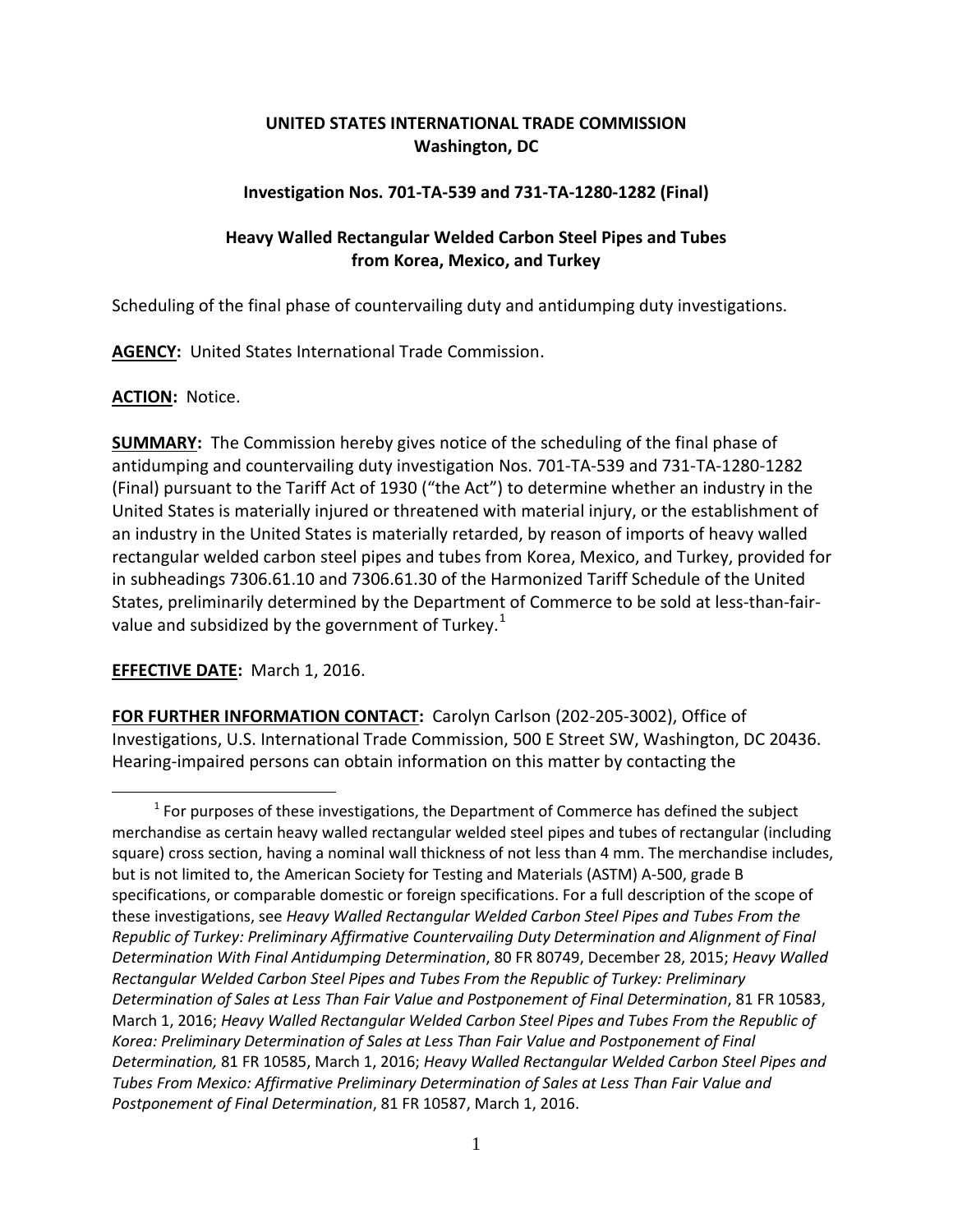Commission's TDD terminal on 202-205-1810. Persons with mobility impairments who will need special assistance in gaining access to the Commission should contact the Office of the Secretary at 202-205-2000. General information concerning the Commission may also be obtained by accessing its internet server (*[http://www.usitc.gov](http://www.usitc.gov/)*). The public record for these investigations may be viewed on the Commission's electronic docket (EDIS) at *[http://edis.usitc.gov](http://edis.usitc.gov/)*.

#### **SUPPLEMENTARY INFORMATION:**

**Background.**--The final phase of these investigations is being scheduled pursuant to sections 705(b) and 731(b) of the Tariff Act of 1930 (19 U.S.C. §§ 1671d(b) and 1673d(b)), as a result of affirmative preliminary determinations by the Department of Commerce that certain benefits which constitute subsidies within the meaning of section 703 of the Act (19 U.S.C. § 1671b) are being provided to manufacturers, producers, or exporters in Turkey of heavy walled rectangular welded carbon steel pipes and tubes, and that such products from Korea, Mexico, and Turkey are being sold in the United States at less than fair value within the meaning of section 733 of the Act (19 U.S.C. § 1673b). The investigations were requested in petitions filed on July 21, 2015, by Atlas Tube, a division of JMC Steel Group (Chicago, Illinois), Bull Moose Tube Company (Chesterfield, Missouri), EXLTUBE (North Kansas City, Missouri), Hannibal Industries, Inc. (Los Angeles, California), Independence Tube Corporation (Chicago, Illinois), Maruichi American Corporation (Santa Fe Springs, California), Searing Industries (Rancho Cucamonga, California), Southland Tube (Birmingham, Alabama), and Vest, Inc. (Los Angeles, California).

For further information concerning the conduct of this phase of the investigations, hearing procedures, and rules of general application, consult the Commission's Rules of Practice and Procedure, part 201, subparts A and B (19 CFR part 201), and part 207, subparts A and C (19 CFR part 207).

**Participation in the investigations and public service list.**--Persons, including industrial users of the subject merchandise and, if the merchandise is sold at the retail level, representative consumer organizations, wishing to participate in the final phase of these investigations as parties must file an entry of appearance with the Secretary to the Commission, as provided in section 201.11 of the Commission's rules, no later than 21 days prior to the hearing date specified in this notice. A party that filed a notice of appearance during the preliminary phase of the investigations need not file an additional notice of appearance during this final phase. The Secretary will maintain a public service list containing the names and addresses of all persons, or their representatives, who are parties to the investigations.

**Limited disclosure of business proprietary information (BPI) under an administrative protective order (APO) and BPI service list.**--Pursuant to section 207.7(a) of the Commission's rules, the Secretary will make BPI gathered in the final phase of these investigations available to authorized applicants under the APO issued in the investigations, provided that the application is made no later than 21 days prior to the hearing date specified in this notice. Authorized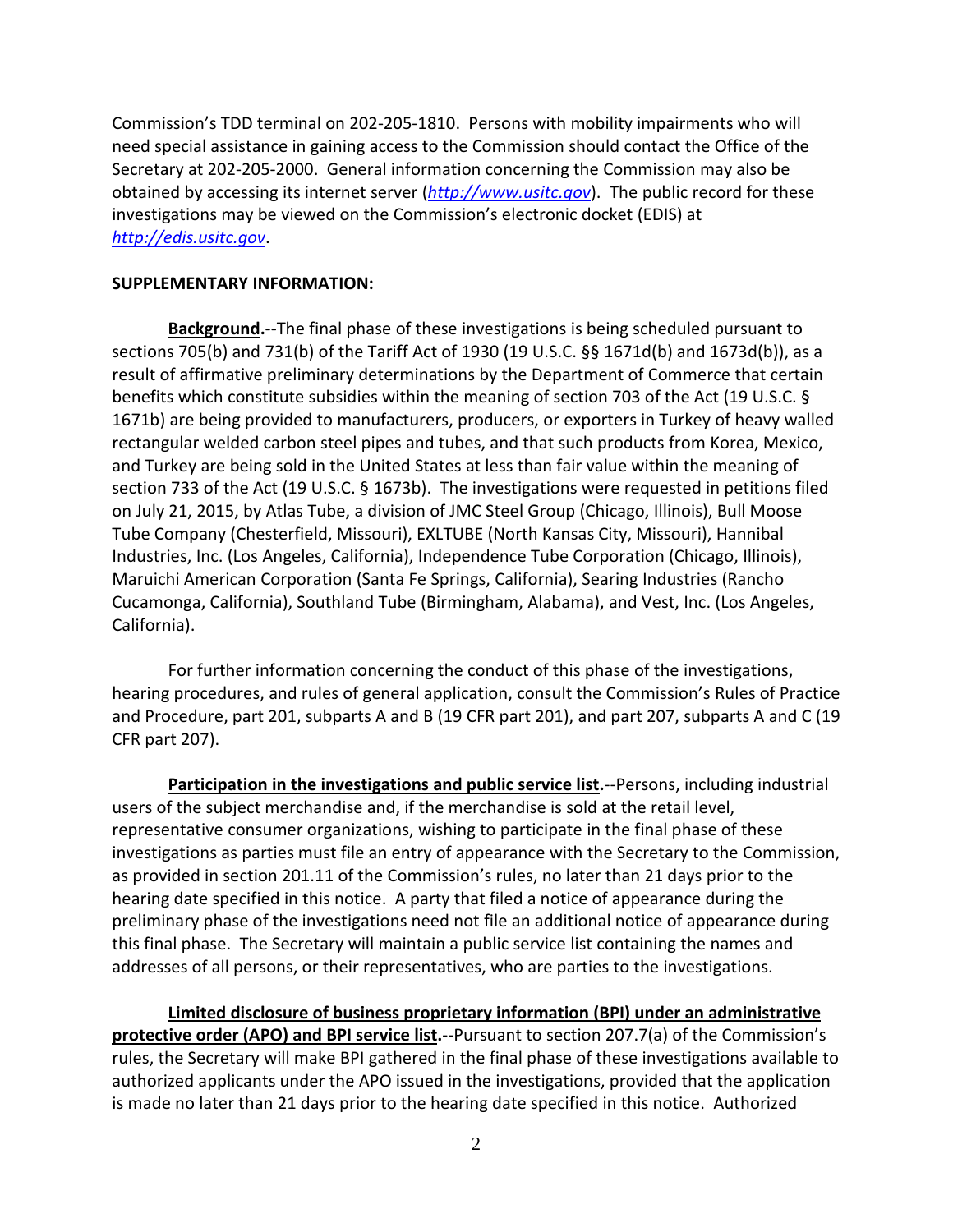applicants must represent interested parties, as defined by 19 U.S.C. § 1677(9), who are parties to the investigations. A party granted access to BPI in the preliminary phase of the investigations need not reapply for such access. A separate service list will be maintained by the Secretary for those parties authorized to receive BPI under the APO.

**Staff report.**--The prehearing staff report in the final phase of these investigations will be placed in the nonpublic record on June 29, 2016, and a public version will be issued thereafter, pursuant to section 207.22 of the Commission's rules.

**Hearing.**--The Commission will hold a hearing in connection with the final phase of these investigations beginning at 9:30 a.m. on Thursday, July 14, 2016, at the U.S. International Trade Commission Building. Requests to appear at the hearing should be filed in writing with the Secretary to the Commission on or before July 8, 2016. A nonparty who has testimony that may aid the Commission's deliberations may request permission to present a short statement at the hearing. All parties and nonparties desiring to appear at the hearing and make oral presentations should participate in a prehearing conference to be held on July 11, 2016, at the U.S. International Trade Commission Building, if deemed necessary. Oral testimony and written materials to be submitted at the public hearing are governed by sections 201.6(b)(2), 201.13(f), and 207.24 of the Commission's rules. Parties must submit any request to present a portion of their hearing testimony **in camera** no later than 7 business days prior to the date of the hearing.

**Written submissions.**--Each party who is an interested party shall submit a prehearing brief to the Commission. Prehearing briefs must conform with the provisions of section 207.23 of the Commission's rules; the deadline for filing is July 7, 2016. Parties may also file written testimony in connection with their presentation at the hearing, as provided in section 207.24 of the Commission's rules, and posthearing briefs, which must conform with the provisions of section 207.25 of the Commission's rules. The deadline for filing posthearing briefs is July 21, 2016. In addition, any person who has not entered an appearance as a party to the investigations may submit a written statement of information pertinent to the subject of the investigations, including statements of support or opposition to the petition, on or before July 21, 2016. On August 10, 2016, the Commission will make available to parties all information on which they have not had an opportunity to comment. Parties may submit final comments on this information on or before August 12, 2016, but such final comments must not contain new factual information and must otherwise comply with section 207.30 of the Commission's rules. All written submissions must conform with the provisions of section 201.8 of the Commission's rules; any submissions that contain BPI must also conform with the requirements of sections 201.6, 207.3, and 207.7 of the Commission's rules. The Commission's *Handbook on E-Filing*, available on the Commission's website at *[http://edis.usitc.gov](http://edis.usitc.gov/)*, elaborates upon the Commission's rules with respect to electronic filing.